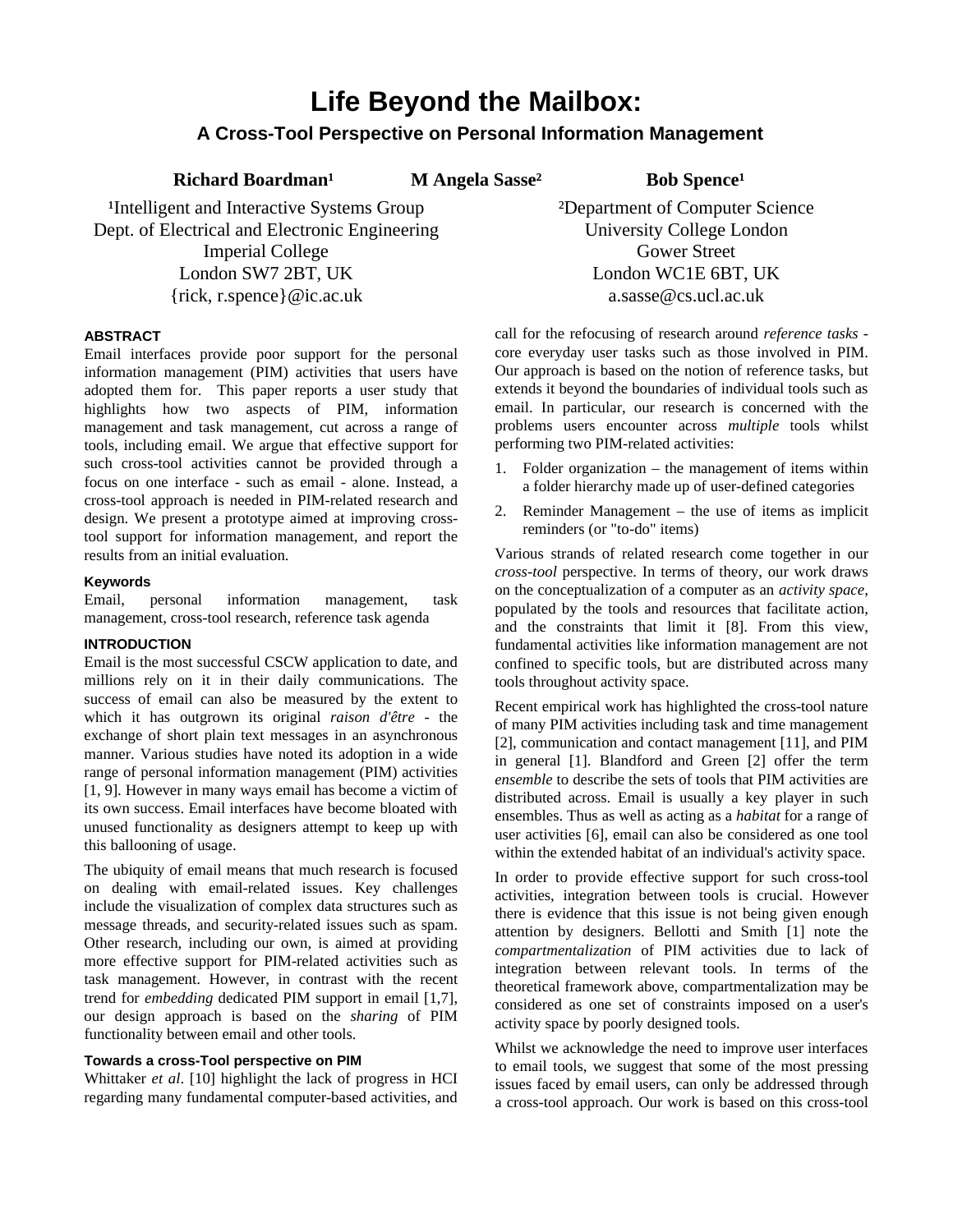perspective, and aims to provide more coherent, integrated support for PIM – both in email, and in other tools. We first summarize empirical findings that highlight the cross-tool nature of many problems encountered in email.

#### **CROSS TOOL USER STUDY**

We carried out a series of semi-structured interviews to investigate how users perform folder organization and reminder management within three collections of personal information: (1) documents, (2) email, and (3) web bookmarks - managed within the file system, email tool and web browser respectively. All twenty-five participants worked in an academic context and had at least five years of computing experience. Interviews were carried out in each participant's workplace, and were centered on their primary desktop computer. Interviewees included users of Windows, Linux and MacOS.

Firstly we asked about participants' main production activities – the real-world activities they were supporting through usage of the three tools. Typically these included research projects, lecturing, IT support, and administration. We then asked for a guided tour of the three collections. Participants were asked about the function of (1) any folders they had created; and (2) any unfiled items (e.g. emails in the inbox, or documents in the root folder). We also enquired about the strategies they employed, and the problems they encountered in each tool. Finally, if time allowed, participants were asked about other types of information they managed in the rest of their workspace (both digital and physical). Interview data consisted of our notes, and screenshots of the user's folder hierarchies. We carried out content analysis on the data to identify common user strategies and problems. Folder names were classified by type and compared between tools for each user<sup>1</sup>.

As would be expected with such an individual activity, a wide range of behavior was observed, varying both between users, and between tools for individual users. We were often surprised at the vehemence expressed regarding PIMrelated problems. We have coined the term *bugbear* for reoccurring problems that frequently or seriously affect users, and have a negative impact on their productivity and/or user experience. We were startled to find that failure to manage personal information can seriously dent users' self-image, e.g. they "feel bad" for "being untidy". This was probably made worse by the fact that we were peering over their shoulder!

Many of the activities and problems that users mentioned in the context of email involved other tools. The following sections summarize our main observations of cross-tool issues relating to folder organization and reminder management:

l

#### **Information management as a cross-tool activity**

All users emphasized the overheads of managing email, due to the higher arrival rate of messages compared to manually created files and bookmarks. However, subjects tended to be dissatisfied with the organizational state of all three collections, expressing feelings of guilt, stress, and lack of control. A particular source of exasperation was the existence of old unfiled items, such as emails in the inbox, icons on the desktop and lists of web bookmarks. In general, user dissatisfaction with the organization of their email was part of a general sense of dissatisfaction with the state of their entire workspace.

Most users said that they did not have enough time to organize the collections, and some went to great lengths to avoid managing multiple hierarchies. One subject had developed the habit of saving emails as files under document folders. However twenty of the twenty-five users did manage folders in two or more of the three tools (typically the file system and email tool). For many of these users a significant level of *folder overlap* was noted between tools in terms of the categories used to label folders. Folder overlap was particularly evident between the document and email hierarchies (an average of 21% for the first seventeen users). Overlapping folder names were generally based on participants' primary production activities, and were most commonly expressed in terms of role, project and interest [3]. Note that folder overlap occurred even though each set of folders was developed separately. Participants devoted effort to organizing resources relating to the same production activity in separate tools – in other words, there are redundant aspects to user's information management activity when viewed from a cross-tool perspective.

#### *Poor integration between tools*

Users also complained about the management of certain resources being compartmentalized between poorly integrated tools. Particular sources of *angst* were isolated documents and bookmarks embedded in email messages. Many users complained about the fact that these were not integrated with dedicated tools elsewhere in their workspace. Several subjects also highlighted the overheads of organizing compartmentalized email – i.e. local and webbased email collections.

#### *Difficulties coordinating multiple tools in cross-tool tasks*

Many pet bugbears concerned problems in coordinating tools whilst carrying out cross-tool activities, for example:

- Starting a particular production activity  $-$  setting up folders in multiple tools
- Finishing a production activity archiving old information across multiple tools
- Gathering together *ad-hoc* collections of different types of resource for a particular purpose (e.g. handing over a project to another user)

 $<sup>1</sup>$  Note that the quantitative results relating to folder overlap</sup> (folder names in common between tools) was carried out for seventeen users and is reported in more detail in [3].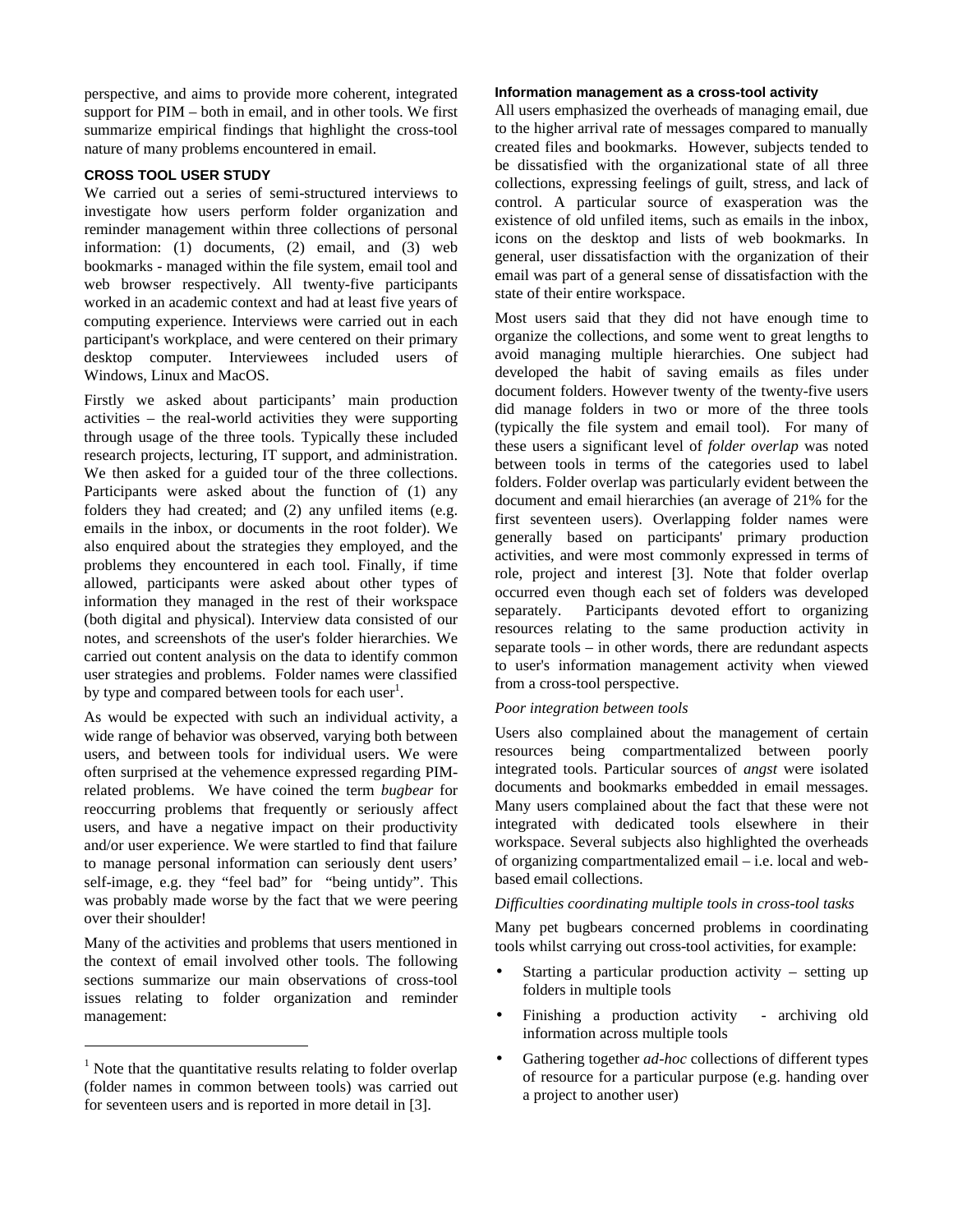#### *Inconsistencies between tools*

Many users expressed frustration about inconsistencies between different tools, in terms of how they implemented equivalent functionality. For example, interactions such as "create new folder" differed between tools. Users found this particularly irritating between tools from the same vendor.

#### **Task management as a cross-tool activity**

Our results confirm Blandford and Green's general observation that users typically employ an *ensemble* of tools in task management [2]. The majority of subjects did not make use of dedicated "to-do" managers, but relied on a range of tools instead: paper to do-lists, implicit reminders, and their memory. In addition, we noted that many participants managed numerous forms of implicit reminders across multiple tools. Participants referred to many types of resource as "to-do's" or "work in progress": application windows, desktop icons, email messages (especially those in the inbox), web bookmarks, documents and folders [3].

#### *Inconsistencies between tools*

Different mechanisms for marking items as reminders led to several complaints about inconsistencies. For example: MS Outlook allows the "flagging" of items, but other Microsoft tools that were used do not.

#### *Difficulties coordinating multiple tools in cross-tool tasks*

One important cross-tool task that is currently poorly supported was that of collating different forms of reminder into a common list. Instead, users developed various *ad-hoc* strategies for collating lists:

- Emailing web bookmarks to themselves as reminders of things to do online. These were then managed along with email-based reminders.
- Creating a text file listing particular email messages, URLs and document titles that they had to deal with. Several even went to the length of collating to-do's relating to their digital workspace on paper.

#### **Summary**

The findings highlight that, for many users, email-based information management and task management are part of wider cross-tool activities. In addition, many of the problems that users encounter in the context of their email tools are not intrinsic to that context – they manifest themselves through email's relationship with other tools, and include problems of consistency, integration, and coordination.

### **CROSS-TOOL DESIGN**

Our findings have motivated the design of several prototypes aimed at improving cross-tool support for various aspects of PIM. We echo Blandford and Green's call for less focus on specific tools and a greater emphasis on "harmonious commingling between tools" [2]. Their call was made in the context of time and task management, but we believe it also relates to PIM more generally.

Our approach is based on *sharing* PIM features between email and other tools. Although not aimed at email specifically, we envisage that the designs will ease aspects of email overload. Our approach contrasts with work aimed at *embedding* dedicated PIM functionality in email [1,7]. The embedding strategy attempts to take advantage of email as a convenient *focus point*, but causes us concern for two reasons: (1) it adds to the existing complexity of email tools, and (2) does not deal with wider cross-tool issues. Note that - although our designs change the underlying PIM functionality of multiple tools - they are based on modest incremental changes made to standard software. This has the advantage of allowing evaluation of new features in an environment that users are familiar with. Here, we focus on our most advanced prototype, WorkspaceMirror, which allows a user to share folders between the different tools involved in managing personal information. A second prototype for providing cross-tool support for task management is summarized in [4].

**WorkspaceMirror – cross-tool information management** WorkspaceMirror (WM) allows users to share organizational categories and structure between multiple tools. The design was motivated by observations of folder overlap for many participants in our study, combined with a general lack of time for managing resources. Through this design we want to explore whether users really need the flexibility to develop distinct classification schemes for different types of personal information. Our findings lead us to predict that this is not the case – and that much folderrelated activity is effectively redundant. WM is aimed at leveraging whatever organizational investment a user is willing to make as widely as possible.

Our current prototype is an extension to MS Windows and synchronizes three folder hierarchies: (1) email folders stored in MS Outlook, (2) "My Documents", used to store personal files, and (3) web bookmarks folders under "Favorites". The tool works in one of two modes: automatic or prompted. In prompted mode the creation, deletion or renaming of any folder causes a dialog box to be displayed asking the user if they want to replicate the operation in the other two tools.

#### **Preliminary evaluation**

 $\overline{a}$ 

We have carried out an initial evaluation with a small number of users to determine whether our design is workable, and also develop criteria for a more rigorous evaluation<sup>2</sup>. In particular we want to investigate whether users find folder mirroring beneficial before we add more cross-tool features to our prototype (see below).

Four of our colleagues have been using WM in their primary desktop workspaces over several weeks, and are

 $2$  Dillon [5] observes the limitations of traditional measures of usability for complex, ongoing, interleaved activities such as PIM.